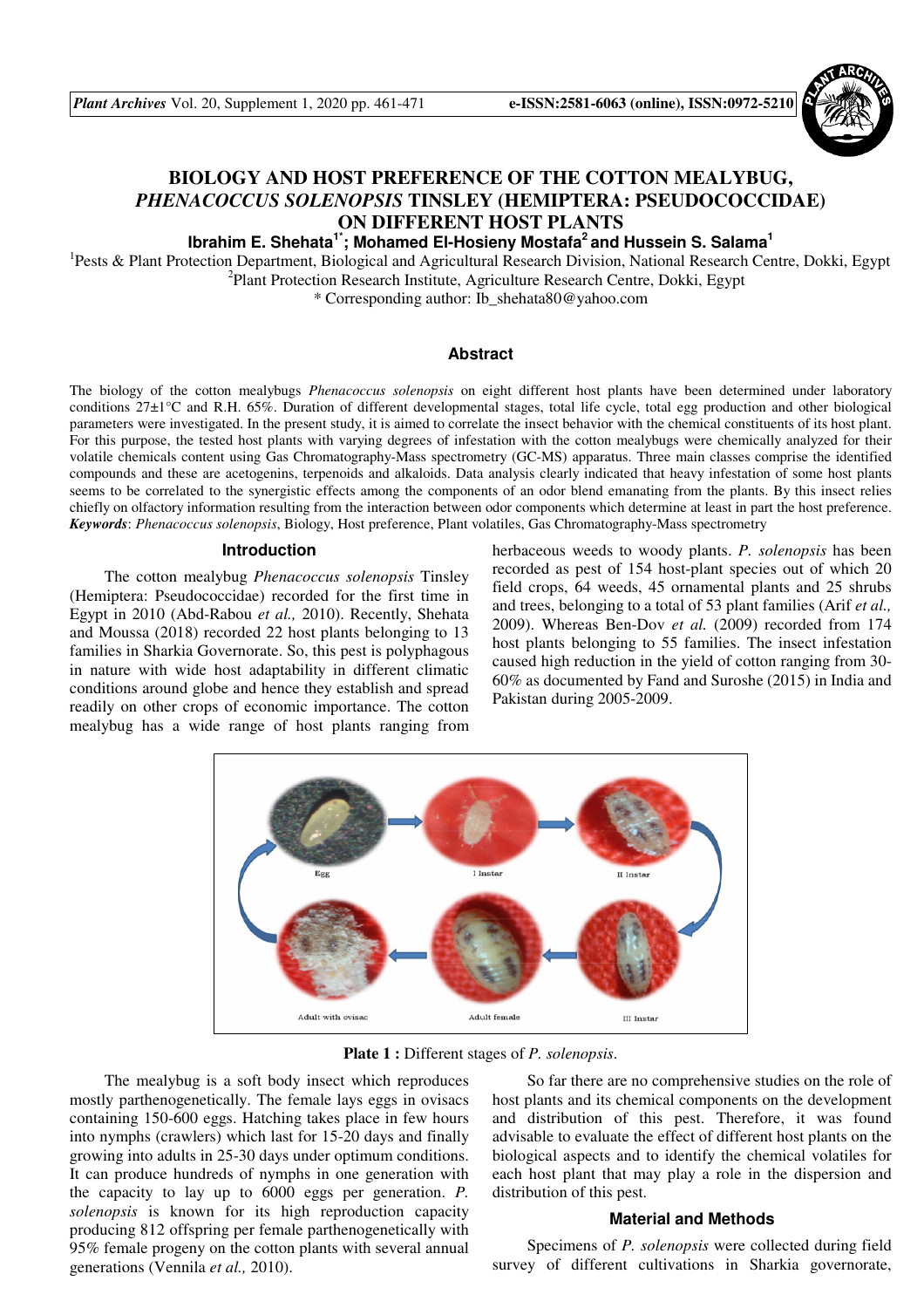Egypt. The laboratory culture was maintained under laboratory conditions  $(27 \pm 1^{\circ}\text{C}, \text{RH} \quad 65\%, 12:12 \text{ h}.$ light/dark) using potato sprouts and okra fruits for feeding according to Shehata (2017).

*For biological studies,* the insect was reared on different host plants to evaluate their palatability and their effects on the biological aspects of this pest under laboratory conditions. Eight host plants belonging to five different families were tested. Selection of these host plants was based on the variation of the infestation rate, where the infestation rate was high on okra, eggplant and purslane while it was moderate on ivy and cotton but mild on pepper and cowpea (Shehata and Moussa 2018). During this study, the cotton mealybug *P. solenopsis* was recorded on potato plants in the field and the infestation rate appeared to be moderate (12.7±4.1 mealybugs on plant). So, all aforementioned plants were listed in table 1 and chemically analyzed for their volatile chemical constituents.

| N        | <b>Tested host plants</b> | <b>Scientific name</b> | Family         | <b>Infestation rate</b><br>in the field |
|----------|---------------------------|------------------------|----------------|-----------------------------------------|
|          | Cotton                    | Gossypium barbadense   | Malvaceae      | Moderate                                |
| $\gamma$ | Okra                      | Abelmoschus esculentus |                | Severe                                  |
| 3        | Potato                    | Solanum lycopersicum   |                | Moderate                                |
| 4        | Eggplant                  | Solanum melongena      | Solanaceae     | Severe                                  |
| 5        | Pepper                    | Capsicum annuum        |                | Mild                                    |
| 6        | Purslane                  | Portulaca oleracea     | Portulacaceae  | Severe                                  |
|          | Ivy                       | Convolvulus arvensis   | Convolvulaceae | Moderate                                |
| 8        | Cowpea                    | Vigna unguiculata      | Fabaceae       | mild                                    |

**Table 1 :** List of the tested host plants

*For biological studies***,** a transparent plastic jar was cleaned, lined with sawdust and provided with washed and air dried young leaves of the tested host plant and then fifty individuals of the  $1<sup>st</sup>$  nymphal instar were isolated from the laboratory colony and introduced into the jar for rearing the nymphs to complete the first generation development on each host plant separately and till the appearance of new insect offsprings (ovi-sacs) of the next generation (Bertin *et al.* 2013; Pacheco da Silva *et al.* 2017). These ovi-sacs were used to initiate this study.

Thereafter, three ovi-sacs were removed carefully with soft camel hair brush and left into new three plastic jars (single ovi-sac/jar/replicate) the number of eggs was not similar in all removed ovi-sacs. The jars were provided with fresh leaves of each host plant separately. Leaves of the selected host plants were changed every two days to provide fresh food to the newly hatched nymphs. In order to avoid damage to mouthparts, the nymphs were transferred with a paint brush only when they were moving, but when they were settled, the old leaf disk was cut around the nymph and placed on the fresh leaf. The nymphs were examined daily under a stereomicroscope and ecdysis was confirmed by the presence of exuviae near or at the end of the nymph body.

The development duration was calculated by recording the days that lasted to complete the successful molting process to the next instar until emerging adult males and/or females. After adult emergence, twenty females were reared in plastic cups provided with fresh leaves and each three females were confined with one male. Females were checked daily for signs of oviposition. When ovi-sac production started, the number of eggs in the wax was counted. The removed ovi-sacs were transferred to new Petri dishes until eggs hatching to calculate the hatchability. Adult longevity was recorded as the duration between adult emergence and death. Mealybugs were considered dead if they did not move after being touched with a fine-tip brush according to Pacheco da Silva *et al.* (2017). Statistical analysis was conducted using SPSS Program to evaluate the significant differences among the tested host plants.

*For estimation and identification of the host plant volatiles,* samples of host plants that showed degrees of infestation rate ranging from mild to severe were used. The leaves in all tested plants appeared to be more susceptible to infestation except okra plant where the fruits were highly susceptible and also on cotton plant the tonsils were more susceptible than leaves.

*Extraction of the plant volatiles***,** to discuss the potential activity of various volatile chemicals and their constituents towards the target insect attraction, the fresh plant parts (250 gm) were subjected to hydro-distillation for eight hours in a Clevenger-type apparatus to extract their essential oils which were then dried over anhydrous sodium sulfate and then stored in dark test tubes under refrigeration  $(4 °C)$  until use.

*Analysis of the plant volatiles*, Gas Chromatography-Mass Spectroscopy (GC-MS) analysis of the plant extract for their volatile fractions was performed in the Central Laboratory at the National Research Centre, Egypt on a varian GC interfaced to Finnigan SSQ 7000 Mass Selective Detector (MSD) with ICIS V2.0 data system for MS identification of the GC components. The column used was DB-5 (J & W Scientific, Folosm, CA) cross–linked fused silica capillary column (30m long, 0.25 mm internal diameter) coated with poly-dimethyl-siloxane (0.5µm film thickness). The oven temperature was programmed from 50 ºC for 3 minutes at isothermal, then heating by 7 ºC /mint. to 250 4 ºC and isothermally for 10 mint., at 250 ºC. Injector temperature was 200  $^{\circ}$ C and the volume injected was 0.5 µl. The mass spectrometer had a delay of 3 mints. to avoid the solvent peak and then scanned from m/z 50 to m/z 300. Ionization energy was set at 70 ev. The obtained chemical constituents of volatiles for each host plant were detected and classified based on molecular weight by Dalton (Da) and chemical formula (Elhosieny *et al.* 2018).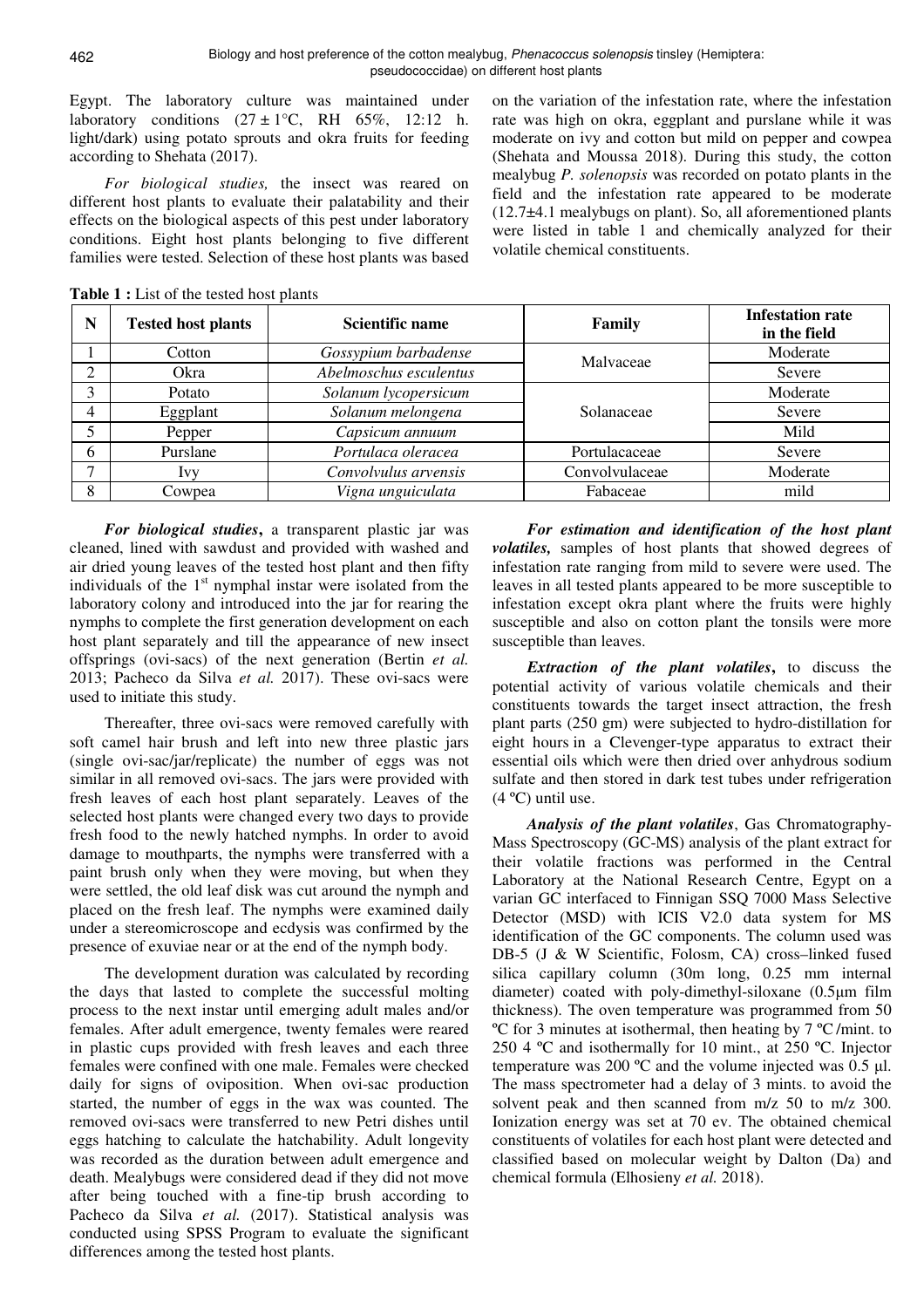## **Results**

#### **Biological studies on the tested host plants**

Data on the effectiveness of different host plants on development, biological parameters and reproduction of the cotton mealybug *P. solenopsis* are shown in table 2.

The cotton mealybug has a high reproduction rate and females are capable of producing many ovi-sacs. The incubation period ranged from 3.44±1.1 to 5.56±0.2 hrs. and the hatching percentage of the incubated ovi-sacs ranged from  $80.83\pm2.3$  to  $95.07\pm1.5$  %. So, the host plants showed no obvious effects on incubation periods and hatching percentages at start of the experiment.

Effects of the tested host plants on some biological aspects of the pest recorded with observations on the developmental durations of the 1<sup>st</sup> nymphal instar that originally hatched from the incubated ovi-sacs. The 1<sup>st</sup> nymphal instar is very small in size, soft creamy in colour without waxy protective coating on the dorsal side. This instar is very active up to 24 hrs. after hatching searching for a food source. Once a feeding site is selected, the nymphs became inactive and less mobile after settling on the feeding site to suck the plant sap. The  $1<sup>st</sup>$  nymphal instar duration was shortest on leaves of okra, purslane and eggplant being 4.58±0.4, 4.9±0.3 and 4.92±0.8 days, respectively. While it was longest on leaves of cowpea and pepper being  $7.62\pm0.6$ and 8.12±1.3 days, respectively.

The  $2<sup>nd</sup>$  instar nymphs emerged after the first molting which was indicated by presence of the exuvium of the instar at/or near the posterior end of the abdomen. The nymphs sticked to parts of host plants and then appeared to be very slow in motion with a significant increase in size. Two black strips on the thorax and on abdomen and light white waxy filaments on the dorsal side one day after first molting were observed. The duration of  $2<sup>nd</sup>$  instar showed no differences when reared on all tested host plants. It was shortest on purslane (5.63±0.4days) while it was lasted more than 7 days (7.26±1.5 days) when reared on leaves of pepper.

The  $3<sup>rd</sup>$  nymphal instar is the last instar and appeared as oblong in shape with light green in color after moulting immediately. Two black strips were observed on the thorax and abdomen with increase in size compared with the previous instars. The duration was short on okra, eggplant, purslane and cotton leaves (5.04±0.3, 5.66±0.9, 5.94±1.3 and 5.96±0.4 days, respectively) compared to other host plants. While, the longest duration was recorded in individuals reared on leaves of pepper 8.3±0.8 days.

All tested host plants significantly influenced the total nymphal duration. The accumulative duration of nymphal stage was longer for individuals reared on leaves of cowpea and pepper being 22.68±1.8 and 23.66±2.7, respectively recording highly significant differences compared with the other tested host plants. On the other hand, the shortest total nymphal durations were recorded after rearing on leaves of the other host plants and ranged from 15.26±1.2 to 19.12±2.1 days, with no significant differences between the effect of okra, eggplant, purslane and cotton on the accumulative durations of the nymphal stage development.

The nymphs molted three times for females but four times for the males where the males had an additional instar identified as pre-male stage (pupa cocoon).

For male, the pre-male pupae were observed on all host plants but the highest percentage of pupation was recorded to be 26.6±11.6% in colonies previously reared during nymphal stage on pepper leaves. While, the lowest percentage of pupation was 14.04±5.5% in colonies that previously reared during nymphal stage on eggplant leaves, but significantly there was no differences when compared with effects of ivy, okra, potato, purslane and cotton on pupation %. On the other hand, the pupae lasted 7.72±1.5 and 7.98±1.8 days on both cowpea and pepper, respectively, to complete the development of the pupae till male emergence with recording of highly significant effects compared with the other host plants, where the shortest duration of pupal development were shortened on the other host plants. The adult males of cotton mealy bug are winged with blackish brown color with four abdominal filaments. All tested host plants showed an obvious effects on both number of emerged males and percentage of emergence as well as the males longevity. The highest percentage of emerged males was 94.19±5.5% in colonies reared on leaves of okra and then it was declined to 47.42±19.2% in colonies reared on leaves of potato. The tested host plants had significant effects on the longevity of males; the males lived on okra, cotton, purslane more than 4 days to lived longer than on the other hosts. The longevity of males significantly decreased in individuals developed on leaves of pepper and cowpea being  $1.92\pm0.3$  and  $2.16\pm0.6$ days.

Females are wingless, wide and oblong in shape and dark brown in color immediately after the last moult and then light white waxy filaments appeared after few hours of molting. The waxy secretions increased within two days to coat the body with two black spots/strips on the dorsal side of body.

Data presented in table (2) reported that the females had a wider range of emergence than males. The tested host plants had strong influence on overall percentages of females, pre-oviposition, post- oviposition, longevity of females and egg production with hatchability as well as developmental duration of *P. solenopsis* generation.

The percentages of the emerged females were highest in colonies previously reared during nymphal stage on leaves of okra (80.18±6.7%). While, the lowest percentage of females was  $36.14\pm10.1$  and  $41.32\pm12.1$  % in colonies reared on both pepper and cowpea leaves, respectively. Also, the preoviposition period was significantly influenced by the host plants and recorded to be shorter in females reared on leaves of okra  $(3.69\pm0.6$  days), purslane  $(3.92\pm1.8$  days), eggplant  $(4.08\pm0.9$  days) and then cotton  $(4.62\pm1.6$  days) without significant differences between them. While it was recorded to be more than 5 days (5.08±1.7, 5.23±1.6, 5.4±1.6 and 5.54±0.4 days) for females reared on leaves of lvy, pepper, cowpea and potato, respectively. On the other hand, the postoviposition period has the same trend where it was shorter in females previously reared on leaves of okra and purslane being 2.69±0.7 and 2.92±0.6 days while; the longest postoviposition period was 5.1±0.7 and 4.96 days after rearing on both cowpea and pepper, respectively.

Longevity of females was significantly affected by host plants. The longest female longevity was 23.76±4.5 days after rearing on okra leaves, with no significant differences when compared with the effects of eggplant, purslane and cotton where the female longevity were 22.23±3.6, 21.92±2.7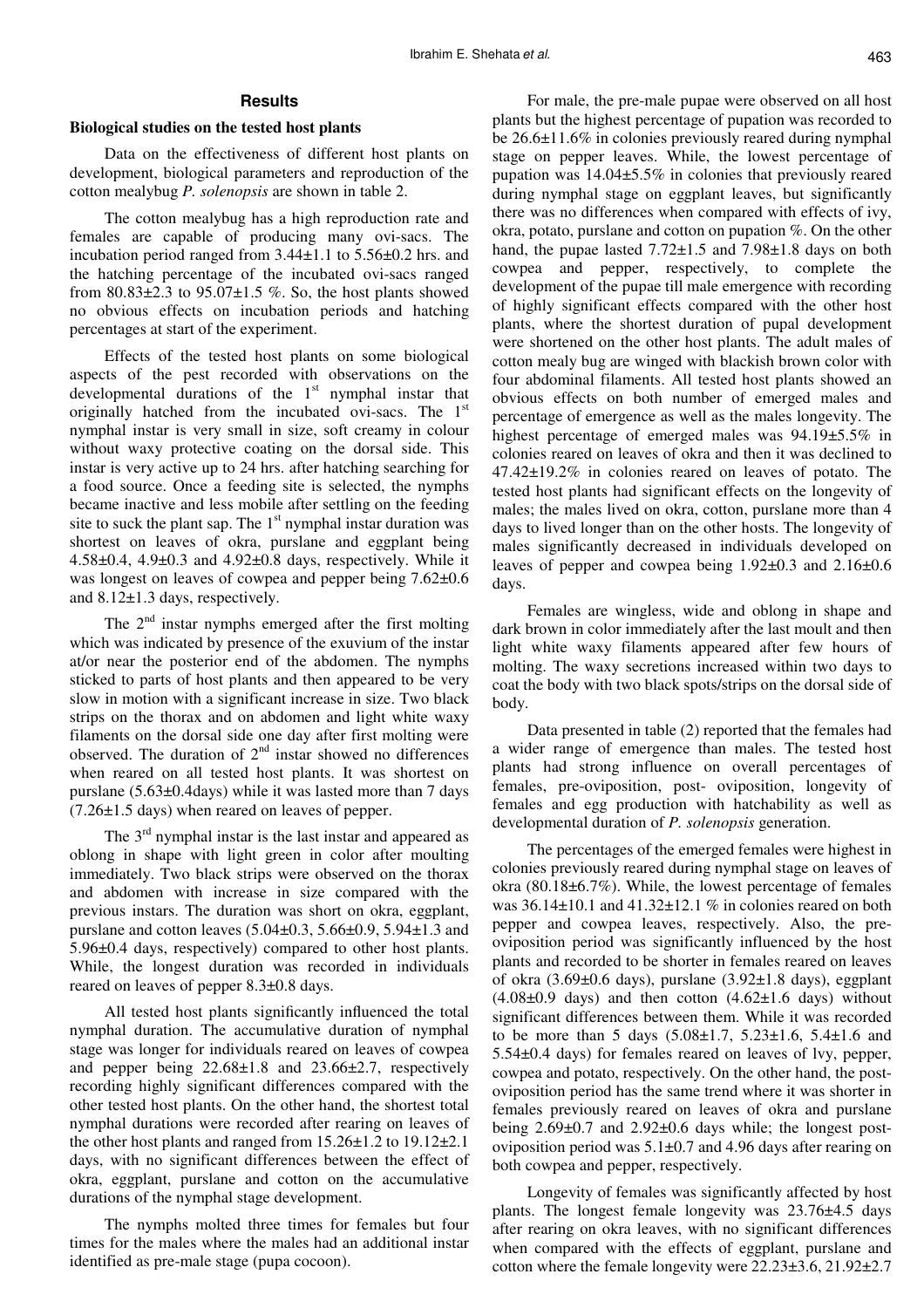and 20.85±5.4 days, respectively and then decreased to 18.92±2.5 and 17.15±2.4 days after rearing on potato and ivy leaves, respectively. The shortest female longevity was recorded after rearing on cowpea and pepper leaves  $(15.62\pm2.1$  and  $13.77\pm2.6$  days, respectively) with high significant differences compared with the other host plants.

Females laid the highest number of eggs with no significant differences being 386.69±30.8, 345.46±35.3,  $331.7\pm36.2$  and  $309.62\pm27.3$  eggs/female, after rearing on both okra, eggplant, purslane and cotton leaves, respectively. After rearing on potato and ivy, the deposited eggs were reduced with no significant differences to be 231.69±66.9 and 206.77±26.3 eggs/female, respectively. While, the lowest numbers of deposited eggs were 155.92±32.2 and 137.77±30.3 eggs/female in females reared on cowpea and pepper leaves, respectively with significant differences compared to those females reared on the other host plants. The hatchability percentages were variable being  $94.51 \pm 11.6$ % after rearing on okra leaves to be the highest and then reduced to 92.45±8.71 and 90.4±6.3% in females reared on eggplant and purslane, respectively. After rearing on cotton and potato, the hatchability percentages were 88.54±5.8 and 70.19±16%, respectively. In the case of ivy, cowpea and pepper leaves the hatchability percentages ranged from 57.77 to 52.77% to be the lowest values with highly significant difference compared with the effect of the other host plants.

*P. solenopsis* completed its life cycle on all tested host plant species but without obvious effects where the cumulative durations of the life cycle were similar. Negatively significant effects were recorded on the life cycle durations after rearing of this insect species on all tested host plants, where the longest duration of life cycle was recorded after rearing on okra leaves (39.02±5.8 days), and then declined to 38.8±11.3, 38.3±11.3, 38.2±5.4, 38.1±12.49, 38.04±7.8 days after rearing on leaves of eggplant, cowpea, cotton, purslane and potato, respectively. On the other hand,

the cumulative duration was shortest after rearing this insect species on leaves of pepper and ivy being  $37.43 \pm 7.02$  and 36.2± 9.1 days, respectively with no significant differences between all tested host plants.

The foregoing results indicate that the tested host plants provide the nutritional requirements for the insect development based on the obvious differences detected in the cumulative durations for development of the different stages. On okra, eggplant, purslane and cotton the nymphal stage was developed rapidly and lasted short time for adult molting compared with the other host plants, while the longevity of the females was higher and lasted long lifespan before death. On the other hand, ivy, potato, cowpea and pepper caused slowly effects on nymphs development where the nymphal stage lasted long time to complete the development for adult molting, while the longevity of the females was short and lasted short lifespan before death. So, all tested host plants significantly had no effects on the total life cycle and the number of generations. These observations resulted from recording of highly observed inverse relationship between the nymphal stage durations and females longevity on the tested host plants but this may be caused highly effects on the population density of this pest on the plant.

The total egg production showed variation on different host plants where the okra, eggplant and purslane gave the highest production, while pepper, cowpea and ivy gave the lowest production. The longevity of females was higher on okra, eggplant and purslane judged by the possible availability of nutritional requirements during the nymphal stage development. Also, in the male, its longevity increased to the maximum based on the nutritional requirements available during nymphal stage development. The maximum egg hatchability was attained on those females reared on okra, eggplant, purslane and cotton but it decreased on ivy, cowpea and pepper.

|                                              | <b>Biological aspects</b>                      |                                 | Means of biological parameters $\pm$ SD of the pest on the tested host plants |                               |                                                                                                                       |                                                     |                               |                                 |                              |                         |  |  |  |  |
|----------------------------------------------|------------------------------------------------|---------------------------------|-------------------------------------------------------------------------------|-------------------------------|-----------------------------------------------------------------------------------------------------------------------|-----------------------------------------------------|-------------------------------|---------------------------------|------------------------------|-------------------------|--|--|--|--|
|                                              |                                                | Ivy                             | Eggplant                                                                      | Okra                          | Potato                                                                                                                | Cowpea                                              | Purslane                      | <b>Cotton</b>                   | <b>Pepper</b>                | $\ddot{\mathbf{S}}$ .D* |  |  |  |  |
| Egg<br>stage                                 | No. of incubated eggs                          | 292.8±29.5                      | 312.2±19.2                                                                    | 258.8±43.2                    | $219.8 \pm 26.2$                                                                                                      | $278.6 \pm 22.3$                                    | $265.2 \pm 36.0$              | $272.0 \pm 33.9$                | 197.2±23.4                   |                         |  |  |  |  |
|                                              | Incubation periods / Hours                     | $5.41 \pm 0.8$                  | $5.56 \pm 0.2$                                                                | $4.9 \pm 0.3$                 | $5.14 \pm 0.4$                                                                                                        | $4.84 \pm 0.3$                                      | $4.75 \pm 0.4$                | $3.44 \pm 1.1$                  | $4.24 \pm 0.7$               |                         |  |  |  |  |
|                                              | No. of hatched eggs $(1st)$<br>nymphal instar) | $275.6 \pm 28.3$                | 296.8±18.5                                                                    | 240.2±42.8                    | $203.2 \pm 27.0$                                                                                                      | 245.4±29.9                                          | 230.4±40.1                    | $250.8 \pm 34.8$                | $159.4 \pm 22.8$             |                         |  |  |  |  |
|                                              | $%$ of hatching                                | $94.13 \pm 2.1$                 | $95.07 \pm 1.5$                                                               | $92.81 \pm 3.7$               | 92.45±4.2                                                                                                             | 88.08±4.9                                           | $86.88 \pm 5.9$               | $92.21 \pm 14.9$                | $80.83 \pm 2.3$              |                         |  |  |  |  |
|                                              | Duration of 1 <sup>st</sup> instar / day       | $6 + 0.5$                       | $4.92 \pm 0.8$                                                                | $4.58 \pm 0.4$                | $6.08 \pm 1.1$                                                                                                        | $7.62 \pm 0.6$                                      | $4.9 \pm 0.3$                 | $5 + 0.8$                       | $8.12 \pm 1.3$               |                         |  |  |  |  |
| Nymphal                                      | Duration of $2nd$ instar / day                 | $6.28 \pm 1.1$                  | $5.98 \pm 1.7$                                                                | $5.64 \pm 0.9$                | $6.2 \pm 0.8$                                                                                                         | $6.98 \pm 1.7$                                      | $5.36 \pm 0.4$                | $6.36 \pm 1.6$                  | $7.26 \pm 1.5$               |                         |  |  |  |  |
| stage                                        | Duration of 3 <sup>rd</sup> instar / day       | $6.78 \pm 1.6$                  | $5.66 \pm 0.9$                                                                | $5.04 \pm 0.3$                | $6.84 \pm 0.7$                                                                                                        | $8.08 \pm 1.1$                                      | $5.94 \pm 1.3$                | $5.96 \pm 0.4$                  | $8.3 \pm 0.8$                |                         |  |  |  |  |
|                                              | Total duration of nymphal<br>stage / day       | $19.06 \pm 1.4^a$               | $16.56 \pm 1.4^{ab}$                                                          | $15.26 \pm 1.2^{\rm b}$       | $19.12 \pm 2.1^a$                                                                                                     | $22.68 \pm 1.8$ <sup>c</sup>                        | $16.2 \pm 1.8^{b}$            | $17.32 \pm 1.5^{ab}$            | $23.66 \pm 2.7$ <sup>c</sup> | 2.81                    |  |  |  |  |
|                                              | No. of pre-male stage (pupae)                  | $50.4 \pm 18.2$                 | $42.4 \pm 18.4$                                                               | $34.4 \pm 5.7$                | $38.8 \pm 10.1$                                                                                                       | $59.6 \pm 13.5$                                     | $39.6 \pm 10.1$               | $42.6 \pm 19.6$                 | $42.4 \pm 12.5$              |                         |  |  |  |  |
|                                              | % of pupation                                  | $18.28 \pm 5.9^{ab}$            | $14.04 \pm 5.5^a$                                                             | $14.32 \pm 3.5^a$             | $19.1 \pm 3.6^{abc}$                                                                                                  | $24.29 \pm 6.3^{bc}$                                | $17.2 \pm 4.7^{ab}$           | $16.98 \pm 5.9^{ab}$            | $26.6 \pm 11.6$ <sup>c</sup> | 8.17                    |  |  |  |  |
| Male                                         | Pupal duration / day                           | $6.01 \pm 0.6^a$                | $5.06 \pm 0.3^{a}b$                                                           | $4.26 \pm 0.3^{b}$            | $5.42 \pm 0.5$ <sup>ab</sup>                                                                                          | $7.72 \pm 1.5$ <sup>c</sup>                         | $4.36 \pm 0.5^{\rm b}$        | $4.56 \pm 0.4^{ab}$             | $7.98 \pm 1.8$ <sup>c</sup>  | 1.63                    |  |  |  |  |
|                                              | No. of emerged male                            | $34.6 \pm 14.5$                 | $36.2 \pm 16.2$                                                               | $32.4 \pm 5.7$                | $18.4 \pm 5.9$                                                                                                        | $41.4 \pm 7.8$                                      | $32.8 \pm 8.5$                | $29.8 \pm 20.5$                 | $27.2 + 9.4$                 |                         |  |  |  |  |
|                                              | $\sqrt{\%}$ of male emergence                  | $68.65 \pm 8.4$                 | $85.38 \pm 8.8$                                                               | $94.19 \pm 5.5$               | $47.42 \pm 19.2$                                                                                                      | $69.46 \pm 3.3$                                     | 82.83±12.4                    | 69.95±16.6                      | $64.15 \pm 14.9$             |                         |  |  |  |  |
|                                              | Longevity of male / day                        | $3.14 \pm 0.4$ <sup>ac</sup>    | $3.76 \pm 0.2^{ab}$                                                           | $4.36 \pm 0.2^b$              | $3.28 \pm 0.7$ <sup>bc</sup>                                                                                          | $2.16 \pm 0.5$ <sup>cd</sup>                        | $4.02 \pm 0.3$ <sup>ab</sup>  | $4.16 \pm 1.6$ <sup>ab</sup>    | $1.92 \pm 0.3^d$             | 1.21                    |  |  |  |  |
|                                              | No. of moulted female                          | 164.8±32.2                      | $197+27.8$                                                                    | 192.6±40.65                   | $136 \pm 35.7$                                                                                                        | $101.4 \pm 22.9$                                    | $157.6 \pm 21.8$              | $154.6 \pm 23.1$                | $57.6 \pm 13.1$              |                         |  |  |  |  |
|                                              | % of female moulting                           | $59.8 \pm 11.2^a$               | $66.37{\pm}4.4^a$                                                             | $80.18\pm6.7^{b}$             | $66.93 \pm 10.2^a$                                                                                                    | $41.32 \pm 12.1$ <sup>c</sup>                       | $68.4 \pm 4.7^{ab}$           | $61.64 \pm 8.5^a$               | $36.14 \pm 10.1^c$           | 13.1                    |  |  |  |  |
|                                              | Pre-Oviposition period / day                   | $5.08 \pm 1.7$ <sup>ac</sup>    | $4.08 \pm 0.9^{ab}$                                                           | $3.69 \pm 0.6^{\rm b}$        | $5.54 \pm 0.4$ <sup>c</sup>                                                                                           | $5.4 \pm 1.6^c$                                     | $3.92 \pm 1.8^{b}$            | $4.62 \pm 1.6$ <sup>bc</sup>    | $5.23 \pm 1.6^{\circ}$       | 1.12                    |  |  |  |  |
|                                              | Longevity of female/day                        | $17.15 \pm 2.4$ <sup>ad</sup>   | $22.23\pm3.6^b$                                                               | $23.76\pm4.5^{b}$             | $18.92 \pm 2.5$ <sup>ac</sup>                                                                                         | $15.62 \pm 2.1$ <sup>de</sup>                       | $21.92 \pm 2.7$ <sup>bc</sup> | $20.85 \pm 5.4$ <sup>bc</sup>   | $13.77 \pm 2.6^e$            | 3.08                    |  |  |  |  |
| Female                                       | Post-Oviposition / day                         | $3.85 \pm 0.9$ <sup>ac</sup>    | $3.15 \pm 0.7^{ab}$                                                           | $2.69 \pm 0.7$ <sup>b</sup>   | $3.39 \pm 0.9^{ab}$                                                                                                   | $5.1 \pm 0.7^d$                                     | $2.92 \pm 0.6^{ab}$           | $3.46 \pm 1.1^{ab}$             | $4.96 \pm 1.3$ <sup>cd</sup> | 1.1                     |  |  |  |  |
|                                              | No. of ovisacs (Range)                         |                                 |                                                                               |                               | 3.25±1.1 (2-5) 4.08±0.9 (3-5) 4.33±1.1 (3-6) 3.58±1.0 (2-5) 2.92±0.8 (2-5) 4.17±0.6 (3-5) 4.0±0.7 (3-5) 2.62±0.6(2-4) |                                                     |                               |                                 |                              |                         |  |  |  |  |
|                                              | Egg deposition / female                        | $206.77 \pm 26.3$ <sup>ad</sup> | $345.46\pm35.3^{b}$                                                           | $386.69 \pm 30.8^b$           |                                                                                                                       | 231.69±66.9 <sup>ac</sup> 155.92±32.2 <sup>ad</sup> | $331.7 \pm 36.2^{\mathrm{b}}$ | $309.62 \pm 27.3$ <sup>bc</sup> | $137.77 \pm 30.3^{\text{d}}$ | 88.5                    |  |  |  |  |
|                                              | Hatchability                                   | 119.46±42.5                     | 319.38±30.5                                                                   | 365.46±39.1                   | $162.62 \pm 26.7$                                                                                                     | 84.46±21.6                                          | 299.85±38.6                   | 274.15±37.3                     | $72.7 \pm 21.0$              |                         |  |  |  |  |
|                                              | % of hatchability                              | $57.77 \pm 14.5^{ac}$           | $92.45 \pm 8.7^{\rm b}$                                                       | $94.51 \pm 11.6$ <sup>b</sup> | $70.19 \pm 16.0$ <sup>c</sup>                                                                                         | $54.17 \pm 14.7^a$                                  | 90.4 $\pm$ 6.3 <sup>b</sup>   | $88.54{\pm}5.8^{b}$             | $52.77 \pm 10.4^a$           | 13.9                    |  |  |  |  |
| Total life cycle of insect females /<br>days |                                                | $36.2 \pm 9.1^a$                | $38.8 \pm 11.3^a$                                                             | $39.02 \pm 5.8^{\circ}$       | 38.04 $\pm$ 7.8 <sup>a</sup>                                                                                          | $38.3 \pm 11.3$ <sup>a</sup>                        | $38.1 \pm 12.49^{\text{a}}$   | $38.2 \pm 5.4$ <sup>a</sup>     | $37.43 \pm 7.02^a$           | 4.86                    |  |  |  |  |

**Table 2 :** Development and reproduction of *Phenacoccus solenopsis* on different host plants under laboratory conditions.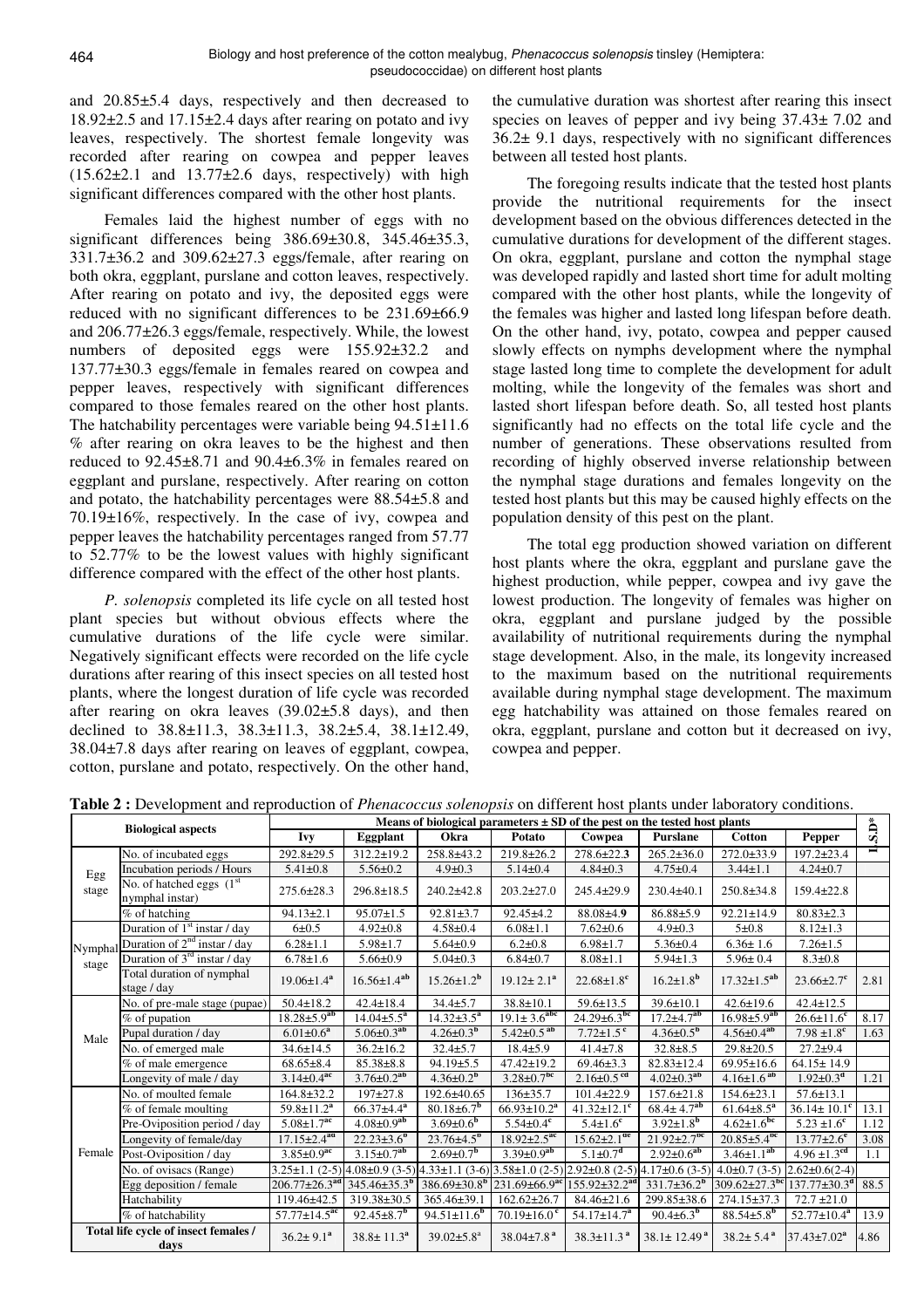# *Estimation and identification of the chemical volatile constituents of host plants*

Variation in the biochemical characteristics of host plants is an important factor explaining the insect distribution on these hosts. Not all plants is attacked by all insect species in its environment and nor an insect species devours indiscriminately all plants in its geographic range. Each insect species is associated with a group of host plants large or small in number which is designated as its food range.

In the present investigation, eight host plant of the tested insect belonging to five families in the same locality (Sharkia Governorate) were used. Selection of these host plants was based on variation in their infestation rates as recorded by Shehata and Moussa (2018). The volatile oils of the tested host plants were extracted using hydrodistillation Clevenger type apparatus. GC-MS was used to identify volatiles from plants that attract the soft scale even in varying degrees. Each constituent of any volatile oil could be qualitatively and quantitavely characterized.

Many compounds were detected in the GC-MS analysis of the tested host plants volatile oils. Three main classes comprise the identified compounds and these were acetogenins (fat derivatives), terpenoids, and alkaloids (Table 3). Analysis of the obtained data clearly indicate that in okra which is severely infested with the target insect, acetogenins represent 37.1% of the constituents which may be olfactory stimuli of the insect. The volatile chemicals belonging to acetogenins supposed to be released from okra plants were 16 compounds and the molecular weight of most of these compounds was low and ranged from 108 to 330 Da. The chemical diversity found in okra recorded the highest percentages in all classes of the identified volatiles which gave the superiority in cotton mealybugs attraction. Of the volatile constituents present in high amount in okra belonging to acetogenins (37.1%) was Hexadecanoic acid methyl ester (20.42%), Dodecanoic acid methyl ester (4.85%), Ethyl 9, 12, 15-Octadecatrienoate (2.64%), Octadecanoic acid methyl ester (2.03%). The molecular weight of these compounds was 270, 214, 306 and 298 Da, respectively.

In plants of ivy, eggplant, purslane and cotton; the percentage of volatile chemicals belonging to acetogenins represents 14.29, 7.45, 8.41 and 10.8%, respectively. While, small quantities were detected in cowpea, pepper and potato plants.

In the class of terpenoids, the highest percentage of total terpenoids (13.5%) were detected in okra plant, followed by eggplant  $(7.44\%)$ , ivy  $(5.12\%)$ , purslane  $(4.66\%)$ , pepper (3.93%), cowpea (3.31%), potato (1.49%) and cotton (1.22%). However, in the class of terpenoids, five groups were detected as mono-terpenes, sesqui-terpenes, di-terpenes, tri-terpenes and tetra-terpenes.

The mono-terpenes group was only detected in okra plant and they amount to 4.1% of the total chemical constituents of volatiles. Nine compounds were identified as mono-terpenes and the compound of α-Damascenone and 3- (2,6,6-Trimethyl-l-cyclohexen-l-yl)-2-propenal having molecular weight 190 and 178 Da, respectively, they seem to be more attractive to the insect compared with the other compounds with higher percentages 1.27 and 1.22 %, respectively. It also appears that no mono-terpenes were

detected in all other tested host plants. This indicates that mono-terpenes seem to be potential olfactory stimuli judged by high infestation rate of the okra plants.

The second group was sesqui-terpenes and only detected in okra, ivy and pepper plants. The major constituents of volatiles in okra plant are 6.09% from Caryophyllene compounds (- Caryophyllene oxide and Trans-Caryophellene) which have molecular weight 220 and 204 Da, respectively, and seem to be more potent as olfactory stimuli. In ivy plant, sesqui-terpenes represent 4.25% including Isochiapin B (3.19%). Small quantities were detected in pepper (0.35%) but non were found in the other host plants.

In the group of di-terpenes, the eggplant, purslane and okra have the highest percentages of total di-terpenes volatiles. The eggplant showed the higher content of volatiles (6.42%) and the compound of Retinol was detected in higher percentage 4.68% and low molecular weight 286 Da. In purslane, the total percentage of volatiles belonging to diterpenes was detected being 3.31% followed by okra 2.96 %. This is compared with low amount  $(1.3 %$  and  $0.47%)$  in pepper and cowpea plants, respectively, but not detected in cotton, potato and ivy plants.

In the group of tri-terpenes, volatiles of this group was only detected in okra plant and the compound of squalene was only detected recording 0.35% which may indicate its potency in host plant selection.

The fourth group tetra-terpenes was identified in all tested host plants except okra. The compound of Phytofluene was detected in all host plants containing tetra-terpenes but with varying degrees ranged from 0.87% to 2.84%. Small quantities of total tetra-terpenes were detected in ivy, eggplant, cotton, purslane and potato being 0.87, 1.02, 1.22, 1.35 and 1.49%, respectively. While, the highest percentage of total tetra-terpenes was recorded in cowpea and pepper being 2.84% and 2.28%, respectively.

Based on the total percentages of terpenoids in the chemical volatiles of all tested host plants, the highest percentages of terpenoids volatile constituents were detected and identified in plants of okra, eggplant, ivy and purslane, being 13.5, 7.44, 5.12, 4.66 %, respectively. While in the other host plants the lowest percentages of terpenoids were 3.93, 3.31, 1.49 and 1.22% for cowpea, pepper, potato and cotton, respectively.

 Alkaloids represented by two compounds, the first was detected only in okra plant and identified as 3,4-Dimethoxybezeneethnamine and representing 14.35%, while the second was detected in purslane only and identified as 6,7- Dimethoxy-3-(3,4-dimethoxyphenyl)-1-methyl-4-

phenylisoquinoline and representing 4.46%. No other alkaloids were detected in other host plants.

So, it appears that acetogenins, terpenoids (monoterpenes, sesqui-terpenes, di-terpenes, tri-terpenes) and alkaloids include the highest olfactory stimuli in okra plant which is the most heavily infested host plant with cotton mealybugs with absence of tetra-terpenes compounds in chemical volatiles of this plant. On the other hand, the compounds of mono-terpenes and tri-terpenes were also detected in okra plant only but absent in the other host plants.

These analyses also revealed that, the total percentage of the chemical volatile constituents in each host plant was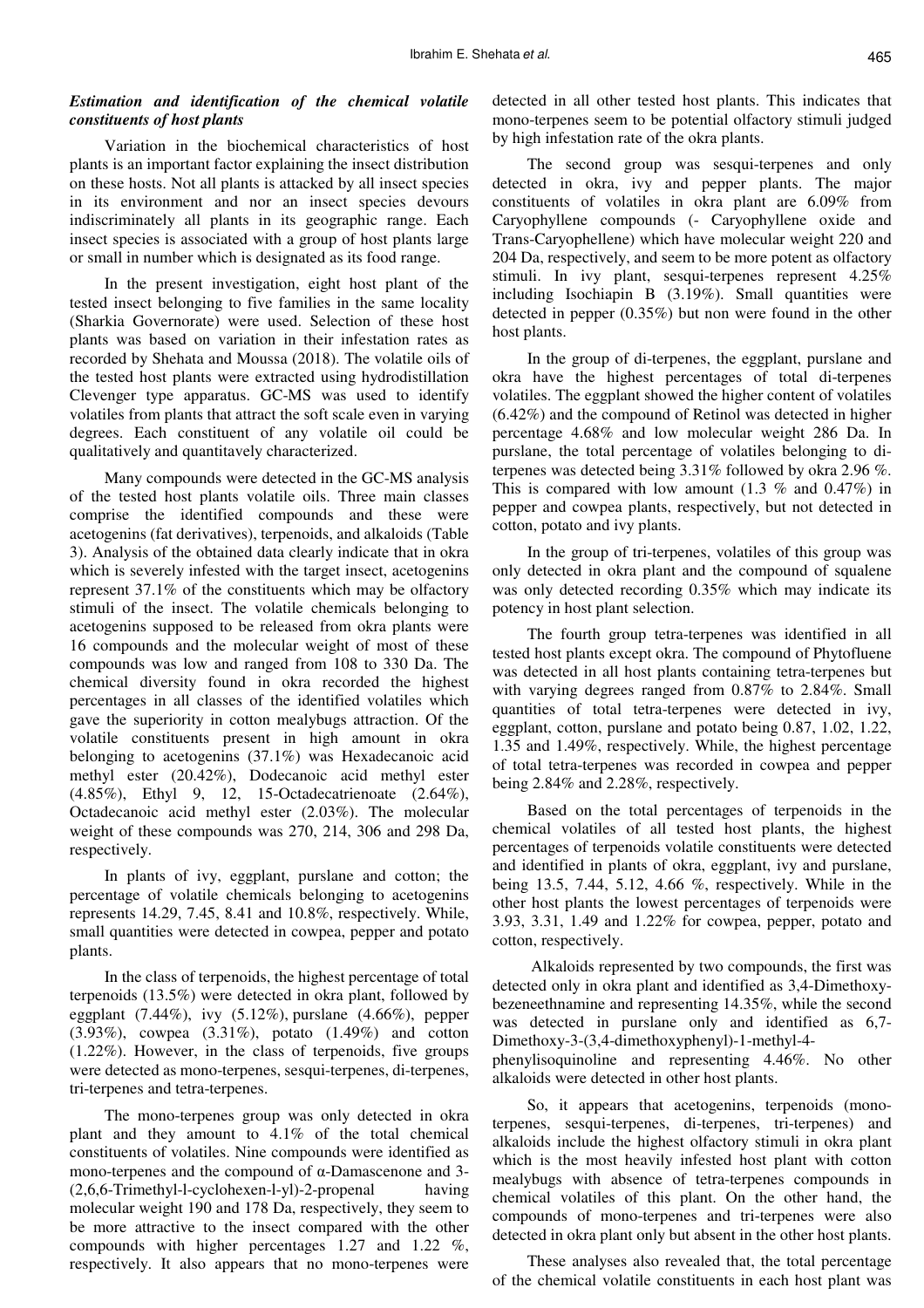identified to be highest in okra (65.93%) and purslane (21.56%) and then reduced to 19.41%, 14.89%, 14.53% and 10.17% in ivy, eggplant, cotton and potato plants, respectively. While, it was identified to be the lowest in cowpea (7.96%) and pepper plants (6.82%). Identification and detection of the percentage of the chemical volatile constituents (low or high) is very critical factor to estimate the role of these volatiles as an attractive or repellent agent against this insect pest and explain the reason of difference in

infestation rates and the population density of the insect on the tested host plants.

The chromatograms (GC-MS) were illustrated to investigate the variation between the tested hot plants. Three figures only were presented in our text as different models of heavily infested host (okra), moderately infested host (cotton) and mildly infested host (cowpea) to explain and investigate the peaks of variation between the chemical volatile constituents of the host plants.

**Table 3 :** Chemical constituents of the tested host plants volatile oils using Gas Chromatography-Mass Spectroscopy (GC-MS) analysis.

|                                 |                                                                          | time / minute  |                  |                                        | Percentage $(\%)$ of the chemical volatile constituents<br>of the host plant |        |                                    |          |        |          |        |        |  |
|---------------------------------|--------------------------------------------------------------------------|----------------|------------------|----------------------------------------|------------------------------------------------------------------------------|--------|------------------------------------|----------|--------|----------|--------|--------|--|
|                                 | Retention<br><b>Chemical constituents names</b>                          |                |                  |                                        |                                                                              |        |                                    |          |        |          |        |        |  |
| $N$ .                           |                                                                          |                | Molecular weight | Molecular formula                      | Okra                                                                         | Cowpea | $\mathbf{I} \mathbf{v} \mathbf{y}$ | Eggplant | Cotton | Purslane | Potato | Pepper |  |
|                                 | <b>Acetogenins (Fat derivatives)</b>                                     |                |                  |                                        |                                                                              |        |                                    |          |        |          |        |        |  |
| $\mathbf{1}$                    | 1-Cyclopropyl-2,7-dodecadien-1-ol                                        | 7.87           | 222              | $C_{15}H_{26}O$                        |                                                                              |        |                                    |          |        |          | 1.49   |        |  |
| $\overline{c}$                  | Nonanal                                                                  | 8.67           | 142              | $C_9H_{18}O$                           |                                                                              |        | 0.39                               |          |        |          |        |        |  |
| $\overline{\mathbf{3}}$         | 9-(ethoxymethyl)-2,15-Heptadecadiene                                     | 11.46          | 194              | $C_{20}H_{38}O$                        |                                                                              |        |                                    |          |        |          |        | 0.73   |  |
| $\overline{4}$                  | 1,3-Trans-5-cis-octatriene                                               | 13.75          | 108              | $C_8H_{12}$                            | 0.13                                                                         |        |                                    |          |        |          |        |        |  |
| $\overline{5}$                  | Stearaldehyde, dimethyl acetal                                           | 20.66          | 314              | $C_{20}H_{42}O_2$                      |                                                                              | 0.60   |                                    |          |        |          |        |        |  |
| 6                               | 7,10,13-Eicosatrienoic acid, methyl ester                                | 21.49          | 320              | $C_{21}H_{36}O_2$                      |                                                                              |        | 1.47                               |          |        |          |        |        |  |
| $\overline{7}$                  | Arachidonic acid                                                         | 22.35          | 304              | $C_{20}H_{32}O_2$                      |                                                                              |        | 4.60                               |          |        |          |        |        |  |
| $\,$ 8 $\,$                     | 3-Isopropyltricyclo[4.3.1.1(2,5)]undec-3-en-10-ol                        | 24.38          | 206              | $C_{14}H_{22}O_2$                      | 0.20                                                                         |        |                                    |          |        |          |        |        |  |
| $\overline{9}$                  | Methyl-8,9,13-trihydroxy docosanoate                                     | 24.45          | 402              | $C_{23}H_{46}O_5$                      |                                                                              |        | 1.29                               |          | 3.34   |          | 1.94   |        |  |
| $\overline{10}$                 | Dodecanoic acid, methyl ester                                            | 25.03          | 214              | $C_{13}H_{26}O_2$                      | 4.85                                                                         |        |                                    |          |        |          |        |        |  |
| 11                              | 2,2,4,9,11,11-Hexamethyl-dodecane                                        | 28.27          | 254              | $C_{18}H_{38}$                         |                                                                              |        |                                    |          | 0.75   |          |        |        |  |
| 12                              | 1,4-dimethyl-2-octadecyl- Cyclohexane                                    | 31.38          | 364              | $C_{26}H_{52}$                         |                                                                              | 0.2    |                                    | 1.70     |        |          |        |        |  |
| 13                              | 18-Nonadecen-1-ol                                                        | 31.62          | 312              | $C_{20}H_{40}O_2$                      | 1.13                                                                         |        |                                    |          |        |          |        |        |  |
| $\overline{14}$                 | Z.Z-4.16-Octadecadien-1-ol acetate                                       | 31.74          | 308              | $C_{20}H_{36}O_2$                      | 0.42                                                                         |        |                                    |          |        |          |        |        |  |
| 15                              | Z-3-Octadecen-1-ol acetate                                               | 31.93          | 310              | $C_{20}H_{38}O$                        |                                                                              |        |                                    |          |        |          |        |        |  |
| 16                              | Z-8-Octadecen-1-ol acetate                                               | 31.98          | 310              | $C_{20}H_{38}O_2$                      | 1.15                                                                         |        |                                    |          |        |          |        |        |  |
| 17                              | 3,7,11,15-Tetramethyl-2-hexadecen-1-ol                                   | 32.64          | 296              | $C_{20}H_{40}O$                        | 0.83                                                                         |        |                                    |          |        |          |        |        |  |
| 18<br>19                        | 2-Oleoylglycerol<br>3-(Tetradecyl-18O-oxy)-1,2-propanediol               | 32.67          | 356              | $C_{21}H_{40}O_4$                      |                                                                              |        |                                    |          |        |          |        | 0.69   |  |
| 20                              |                                                                          | 32.98          | 288              | $C_{17}H_{36}O_3$                      |                                                                              |        | 0.51                               |          |        |          |        |        |  |
| 21                              | Hexadecanoic acid, methyl ester<br>Hexadecanoic acid, ethyl ester        | 33.72<br>35.02 | 270<br>284       | $C_{17}H_{34}O_2$<br>$C_{18}H_{36}O_2$ | 20.42<br>1.78                                                                |        |                                    |          |        |          |        |        |  |
| 22                              | (9E,12E,15E)-octadeca-9,12,15-trienoate glycerol                         | 35.33          | 366              | $C_{22}H_{38}O_4$                      |                                                                              | 0.71   |                                    |          |        |          |        |        |  |
| 23                              | 1-[2-(Hexadecyloxy)ethoxy]- octadecane                                   | 35.54          | 538              | $C_{36}H_{74}O_2$                      |                                                                              |        |                                    |          | 0.74   |          |        |        |  |
|                                 | Hexadecanoic acid                                                        | 35.87          | 256              | $C_{16}H_{32}O_2$                      | 0.14                                                                         |        |                                    |          |        |          |        | 0.49   |  |
|                                 | trans-(2-Docosenyl) succinic acid                                        | 36.61          | 424              | $C_{26}H_{48}O_4$                      |                                                                              |        |                                    |          |        | 3.57     |        |        |  |
| $\frac{24}{25}$                 | 2-Octadecyloxy-1-cis-9-octadecenyloxy ethane                             | 37.18          | 564              | $C_{38}H_{76}O_2$                      |                                                                              |        | 0.43                               |          |        |          |        |        |  |
|                                 | Octadecanoic acid, methyl ester                                          | 37.50          | 298              | $C_{19}H_{38}O_2$                      | 2.03                                                                         |        |                                    |          |        |          |        |        |  |
| $\frac{27}{28}$                 | Octadecanoic acid, decyl ester                                           | 37.61          | 424              | $C_{28}H_{56}O_2$                      |                                                                              |        |                                    |          | 5.36   |          |        |        |  |
| 29                              | (9Z,12Z,15Z)-octadeca-9,12,15-trienoate glycerol                         | 37.74          | 366              | $C_{22}H_{38}O_4$                      |                                                                              |        |                                    |          |        |          |        |        |  |
| 30                              | Oleic acid                                                               | 37.78          | 282              | $C_{18}H_{34}O_2$                      |                                                                              | 0.57   |                                    |          |        |          |        |        |  |
| 31                              | Ethyl linoleate                                                          | 38.12          | 308              | $C_{20}H_{36}O_2$                      | 0.83                                                                         |        |                                    |          |        |          |        |        |  |
| 32                              | Ethyl 9,12,15-octadecatrienoate                                          | 38.25          | 306              | $C_{20}H_{34}O_2$                      | 2.64                                                                         |        |                                    |          |        |          |        |        |  |
| 33                              | Hexadecanoic acid, 2,3-dihydroxypropyl ester                             | 38.69          | 330              | $C_{19}H_{38}O_4$                      | 0.16                                                                         |        |                                    |          |        |          |        |        |  |
|                                 | Docosane                                                                 | 40.40          | 310              | $C_{22}H_{46}$                         | 0.18                                                                         |        | 4.91                               | 3.16     |        |          |        |        |  |
| $\frac{34}{35}$ $\frac{36}{37}$ | (9Z)-9-Octadecenyl (9Z)-9-hexadecenoate                                  | 40.71          | 504              | $C_{34}H_{64}O_2$                      |                                                                              | 0.50   |                                    |          | 0.61   |          |        |        |  |
|                                 | Octadecanoic acid, eicosyl ester                                         | 40.72          | 564              | $C_{38}H_{50}O_6$                      |                                                                              |        |                                    |          |        |          |        | 0.98   |  |
|                                 | Nonacosane                                                               | 43.65          | 408              | $C_{29}H_{60}$                         | 0.21                                                                         |        |                                    |          |        |          |        |        |  |
| 38                              | 3-Octadecyloxy-1-O-octadecanoylpropanol                                  | 45.21          | 594              | $C_{39}H_{78}O_3$                      |                                                                              | 0.81   | 0.69                               |          |        |          |        |        |  |
| 39                              | 1-Hexadecyl-2-stearoyl ethanediol                                        | 46.16          | 552              | $C_{36}H_{72}O_3$                      |                                                                              | 0.57   |                                    |          |        |          |        |        |  |
| 40                              | Oleic acid, 3-(octadecyloxy)propyl ester                                 | 47.02          | 592              | $C_{39}H_{72}O_3$                      |                                                                              | 0.47   |                                    |          |        |          |        |        |  |
| 41                              | Stearic acid, 3-(octadecyloxy)propyl ester                               | 47.87          | 594              | $C_{39}H_{78}O_3$                      |                                                                              |        |                                    | 2.59     |        | 4.84     | 2.41   |        |  |
|                                 | <b>Total</b>                                                             |                |                  |                                        | 37.1                                                                         |        | 4.43 14.29                         | 7.45     | 10.8   | 8.41     | 5.84   | 2.89   |  |
|                                 | <b>Terpenoids (Monoterpenes)</b>                                         |                |                  |                                        |                                                                              |        |                                    |          |        |          |        |        |  |
| 42<br>43                        | 2-Octen-1-ol, 3,7-dimethyl-, isobutyrate, (Z)-<br>trans-Linalool oxide   | 11.64          | 226              | $C_{14}H_{26}O_2$                      | 0.18                                                                         |        |                                    |          |        |          |        |        |  |
| 44                              | 4-(3-Hydroxy-2,2,6-trimethyl-7-oxa-bicyclo[4.1.0]hept-1-yl)              | 12.96<br>13.61 | 170<br>224       | $C_{10}H_{18}O_2$                      | 0.44<br>0.15                                                                 |        |                                    |          |        |          |        |        |  |
| 45                              | 4,5,5-Trimethyl-tricyclo[2.2.1.0(2,6)]heptan-3-ol                        | 15.03          | 152              | $C_{13}H_{20}O_3$<br>$C_{10}H_{16}O$   | 0.20                                                                         |        |                                    |          |        |          |        |        |  |
| 46                              | 6,6-Dimethyl-bicyclo[3.1.1]hept-2-ene-2-carboxaldehyde                   | 15.83          | 150              | $C_{10}H_{14}O$                        | 0.15                                                                         |        |                                    |          |        |          |        |        |  |
| 47                              | $\alpha$ -Damascenone                                                    | 21.38          | 190              | $C_{13}H_{18}O$                        | 1.27                                                                         |        |                                    |          |        |          |        |        |  |
| 48                              | 3-(2,6,6-Trimethyl-1-cyclohexen-1-yl)-2-propenal                         | 21.88          | 178              | $\rm C_{12}H_{18}O$                    | 1.22                                                                         |        |                                    |          |        |          |        |        |  |
| 49                              | (5RS, 6SR, 7SR)-2, 2, 6, 7-tetramethylbicyclo[4.3.0] non-9-ene-5, 7-diol | 22.21          | 210              | $C_{13}H_{22}O_2$                      | 0.30                                                                         |        |                                    |          |        |          |        |        |  |
| 50                              | Geranyl isovalerate                                                      | 28.61          | 238              | $C_{15}H_{26}O_2$                      | 0.19                                                                         |        |                                    |          |        |          |        |        |  |
|                                 | <b>Total</b>                                                             |                |                  |                                        | 4.1                                                                          |        |                                    |          |        |          |        |        |  |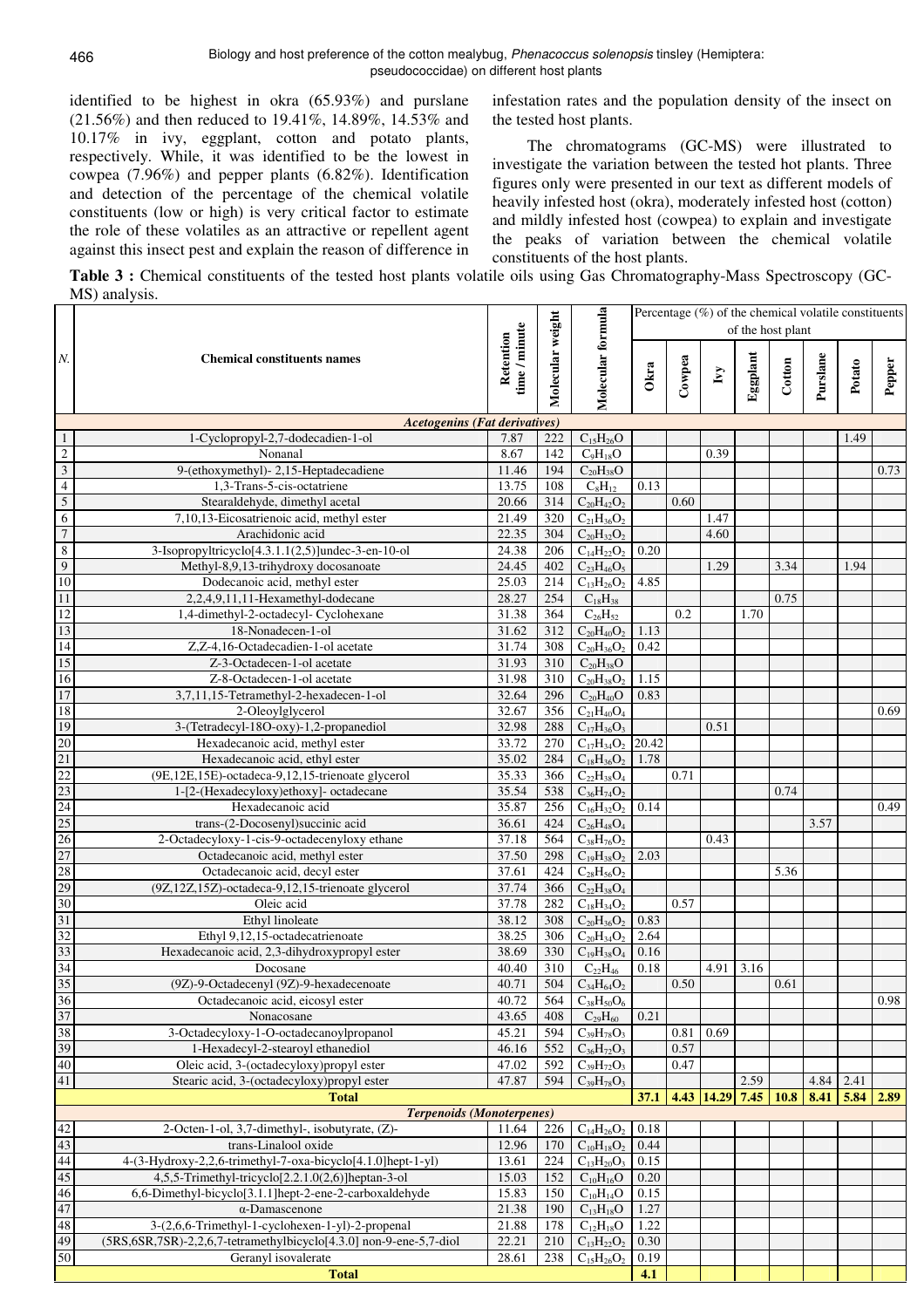|                                                                                                    | <b>Terpenoids (Sesquiterpenes)</b>                                                                                              |                |            |                            |       |                |      |                                               |              |              |      |      |
|----------------------------------------------------------------------------------------------------|---------------------------------------------------------------------------------------------------------------------------------|----------------|------------|----------------------------|-------|----------------|------|-----------------------------------------------|--------------|--------------|------|------|
| 51                                                                                                 | 2,6,10-Trimethyl-tetradecane                                                                                                    | 20.91          | 240        | $C_{17}H_{36}$             | 0.11  |                |      |                                               |              |              |      |      |
| $\overline{52}$                                                                                    | $\alpha$ -Copaene                                                                                                               | 21.18          | 204        | $C_{15}H_{24}$             | 0.49  |                |      |                                               |              |              |      |      |
| 53                                                                                                 | trans-Caryophyllene                                                                                                             | 22.39          | 204        | $C_{15}H_{24}$             | 1.91  |                |      |                                               |              |              |      |      |
| 54                                                                                                 | $\alpha$ -Humulene                                                                                                              | 23.33          | 204        | $C_{15}H_{24}$             | 0.75  |                |      |                                               |              |              |      |      |
| 55                                                                                                 | $3-Hydroxy-5,6-epoxy-\beta-ionone$                                                                                              | 24.06          | 222        | $C_{14}H_{22}O_2$          | 0.72  |                |      |                                               |              |              |      |      |
| 56                                                                                                 | 7-epi-cis-sesquisabinene hydrate                                                                                                | 24.17          | 222        | $C_{15}H_{26}O$            |       |                | 0.54 |                                               |              |              |      |      |
| 57                                                                                                 | Isochiapin B                                                                                                                    | 24.80          | 346        | $C_{19}H_{22}O_6$          |       |                | 3.19 |                                               |              |              |      |      |
| 58                                                                                                 | $\delta$ -Cadinene                                                                                                              | 24.84          | 204        | $C_{15}H_{24}$             | 0.18  |                |      |                                               |              |              |      |      |
| 59                                                                                                 | (-)-Caryophyllene oxide                                                                                                         | 26.55          | 220        | $C_{15}H_{24}O$            | 1.93  |                |      |                                               |              |              |      |      |
| 60                                                                                                 | E-9-Methyltrisporate C                                                                                                          | 32.01          | 320        | $C_{19}H_{28}O_4$          |       |                | 0.52 |                                               |              |              |      |      |
|                                                                                                    | 2-[4-methyl-6-(2,6,6-trimethylcyclohex-1-enyl)hexa-1,3,5-trienyl]cyclohex-1-                                                    |                |            |                            |       |                |      |                                               |              |              |      |      |
| 61                                                                                                 | en-1-carboxaldehyde                                                                                                             | 37.51          | 324        | $C_{23}H_{32}O$            |       |                |      |                                               |              |              |      | 0.35 |
|                                                                                                    | <b>Total</b>                                                                                                                    |                |            |                            | 6.09  |                | 4.25 |                                               |              |              |      | 0.35 |
|                                                                                                    | <b>Terpenoids (Diterpenes)</b>                                                                                                  |                |            |                            |       |                |      |                                               |              |              |      |      |
| 62                                                                                                 | Dimethyl 4a-formyl-7-hydroxy-1-methyl-8-methylenegibbane-1,10-                                                                  | 21.41          | 390        | $C_{22}H_{30}O_6$          |       |                |      |                                               |              |              |      | 0.70 |
|                                                                                                    | dicarboxylate                                                                                                                   |                |            |                            |       |                |      |                                               |              |              |      |      |
| 63                                                                                                 | Isohumulone                                                                                                                     | 28.11          | 362        | $C_{21}H_{30}O_5$          |       |                |      | 0.66                                          |              |              |      |      |
| 64                                                                                                 | 3,8,12-Tri-O-acetoxy-7-desoxyingol-7-one                                                                                        | 30.30          | 490        | $C_{26}H_{34}O_9$          |       |                |      |                                               |              | 1.49         |      |      |
| 65                                                                                                 | Retinol                                                                                                                         | 31.38          | 286        | $C_{20}H_{30}O$            |       |                |      | 4.68                                          |              |              |      |      |
| 66                                                                                                 | 3,7,11,15-Tetramethyl-2-hexadecen-1-ol                                                                                          | 32.64          | 296        | $C_{20}H_{40}O$            | 1.83  |                |      |                                               |              |              |      |      |
|                                                                                                    | Octanoic acid, 1a, 2, 5, 5a, 6, 9, 10, 10a - octanydro - 5, 5a - dihydroxy - 4-                                                 |                |            |                            |       |                |      |                                               |              |              |      |      |
| 67                                                                                                 | (hydroxymethyl)-1,1,7,9-tetramethyl-11-oxo-1H-2,8a methanocyclopenta[a]                                                         | 33.24          | 474        | $C_{28}H_{42}O_6$          |       |                |      | 0.58                                          |              |              |      |      |
|                                                                                                    | cyclopropa[e]cyclodecen-6-yl ester,                                                                                             |                |            |                            |       |                |      |                                               |              |              |      |      |
|                                                                                                    | 1H-Cyclopropa[3,4]benz[1,2-e]azulene-4a,5,7b,9,9a(1aH)-pentol,3-                                                                |                |            |                            |       |                |      |                                               |              |              |      |      |
| 68                                                                                                 | [(acetyloxy)methyl]-1b,4,5,7a,8,9-hexahydro-1,1,6,8-tetramethyl-,9,9a-                                                          | 35.74          | 492        | $C_{26}H_{36}O_9$          |       |                |      |                                               |              | 0.78         |      |      |
|                                                                                                    | diacetate                                                                                                                       |                |            |                            |       |                |      |                                               |              |              |      |      |
|                                                                                                    | 8,8a-bis(acetyloxy)-2a-[(acetyloxy)methyl]-1,1a,1b,1c,2a,3,3a,6a,6b,7,8,8a-                                                     |                |            |                            |       |                |      |                                               |              |              |      |      |
| 69                                                                                                 | dodecahydro-3,3a,6b trihydroxy-1,1,5,7-tetramethyl-4H-Cyclopropa                                                                | 37.13          | 522        | $C_{26}H_{34}O_{11}$       |       | 0.47           |      |                                               |              |              |      |      |
|                                                                                                    | [5',6']benz[1',2':7,8]azuleno[5,6-b]oxiren-4-one<br>1H-Cyclopropa[3,4]benz[1,2-e]azulene-5,7b,9,9a-tetrol, 1a,1b,4,4a,5,7a,8,9- |                |            |                            |       |                |      |                                               |              |              |      |      |
| 70                                                                                                 | octahydro-3-(hydroxymethyl)- 1,1,6,8-tetramethyl-,9,9a-diacetate,                                                               | 37.10          | 434        | $C_{24}H_{34}O_7$          |       |                |      | 0.50                                          |              |              |      |      |
|                                                                                                    | 7aHCyclopenta[a]cyclopropa[f]cycloundecene-2,4,7,7a,10,11-                                                                      |                |            |                            |       |                |      |                                               |              |              |      |      |
| 71                                                                                                 | hexol, 1, 1a, 2, 3, 4, 4a, 5, 6, 7, 10, 11, 11a-dodecahydro-1, 1, 3, 6, 9-pentamethyl-                                          | 37.95          | 580        | $C_{30}H_{44}O_{11}$       |       |                |      |                                               |              |              |      | 0.60 |
|                                                                                                    | ,2,4,7,10,11penta-acetate                                                                                                       |                |            |                            |       |                |      |                                               |              |              |      |      |
| 72                                                                                                 | 3,7,11,15-tetramethyl-Hexadecanoic acid, methyl ester                                                                           | 41.00          | 326        | $C_{21}H_{42}O_2$          | 1.13  |                |      |                                               |              |              |      |      |
|                                                                                                    | 9a-(acetyloxy)-1a,1b,4,4a,5,7a,7b,8,9,9a-decahydro-4a,7b-dihydroxy-3-                                                           |                |            |                            |       |                |      |                                               |              |              |      |      |
|                                                                                                    | (hydroxymethyl)-1,1,6,8-tetramethyl-5-oxo-1H-cyclopropa[3,4]benz[1,2-                                                           |                |            |                            |       |                |      |                                               |              |              |      |      |
| 73                                                                                                 | elazulen-9-yl ester,                                                                                                            | 44.34          | 606        | $C_{36}H_{46}O_8$          |       |                |      |                                               |              | 1.04         |      |      |
|                                                                                                    | 2,4,6,8,10-Tetradecapentaenoic acid                                                                                             |                |            |                            |       |                |      |                                               |              |              |      |      |
|                                                                                                    | <b>Total</b>                                                                                                                    |                | 2.96       | 0.47                       |       | 6.42           |      | 3.31                                          |              | 1.3          |      |      |
|                                                                                                    | <b>Terpenoids (Triterpenes)</b>                                                                                                 |                |            |                            |       |                |      |                                               |              |              |      |      |
| $74\,$                                                                                             | Squalene                                                                                                                        | 44.31          | 410        | $C_{30}H_{50}$             | 0.35  |                |      |                                               |              |              |      |      |
|                                                                                                    | <b>Total</b>                                                                                                                    |                |            |                            | 0.35  |                |      |                                               |              |              |      |      |
|                                                                                                    | <b>Terpenoids (Tetraterpens)</b>                                                                                                |                |            |                            |       |                |      |                                               |              |              |      |      |
| $75\,$                                                                                             | Astaxanthin                                                                                                                     | 47.94          | 596        | $C_{40}H_{52}O_4$          |       |                |      |                                               |              |              | 0.59 |      |
| 76<br>77                                                                                           | Lycoxanthin<br>Phytofluene                                                                                                      | 48.33<br>48.56 | 552<br>542 | $C_{40}H_{56}O$            |       | 2.84           | 0.87 | 1.02                                          | 0.59<br>0.63 | 0.47<br>0.61 | 0.90 |      |
|                                                                                                    |                                                                                                                                 |                |            | $C_{40}H_{62}$             |       |                |      |                                               |              |              |      | 2.28 |
|                                                                                                    | <b>Total</b>                                                                                                                    |                |            |                            |       | 2.84           | 0.87 | 1.02                                          | 1.22         | 1.35         | 1.49 | 2.28 |
|                                                                                                    | <b>Total Percentage of all terpenoids</b><br><b>Alkaloids</b>                                                                   |                |            |                            | 13.5  | 3.31           | 5.12 | 7.44                                          | 1.22         | 4.66         | 1.49 | 3.93 |
| 78                                                                                                 | 3,4-Dimethoxy-benzeneethanamine                                                                                                 | 18.74          | 181        | $C_{10}H_{15}NO_2$ 14.35   |       |                |      |                                               |              |              |      |      |
| 79                                                                                                 | 6,7-Dimethoxy-3-(3,4-dimethoxyphenyl)-1-methyl-4-phenylisoquinoline                                                             | 22.63          | 415        | $C_{26}H_{25}NO_4$         |       |                |      |                                               |              | 4.46         |      |      |
|                                                                                                    | <b>Total</b>                                                                                                                    |                |            |                            | 14.35 |                |      |                                               |              | 4.46         |      |      |
|                                                                                                    | <b>Miscellaneous</b>                                                                                                            |                |            |                            |       |                |      |                                               |              |              |      |      |
| 80<br>5-Hydroxy-6,7,8-trimethoxy-2,3-dimethyl-4H-chromen-4-one<br>280<br>6.10<br>$C_{14}H_{16}O_6$ |                                                                                                                                 |                |            |                            |       |                |      |                                               |              |              | 2.48 |      |
|                                                                                                    | 3-(2,3-Dihydro-benzo[1,4]dioxin-6-yl)-3-(3,4-dimethoxy-phenyl)-propionic                                                        |                |            |                            |       |                |      |                                               |              |              |      |      |
| 81                                                                                                 | acid                                                                                                                            | 16.39          | 344        | $C_{19}H_{20}O_6$          |       |                |      |                                               |              | 4.03         |      |      |
| 82                                                                                                 | 4-Methyl-7-methoxy-1,2-dihydronaphthalene                                                                                       | 16.68          | 174        | $C_{12}H_{14}O$            | 0.98  |                |      |                                               |              |              |      |      |
| 83                                                                                                 | $14$ - $\alpha$ -Pregna                                                                                                         | 19.09          | 288        | $C_{21}H_{36}$             |       |                |      |                                               | 2.51         |              |      |      |
| 84                                                                                                 | $\gamma$ - Sitosterol                                                                                                           | 41.22          | 414        | $\overline{C}_{29}H_{50}O$ |       | 0.22           |      |                                               |              |              |      |      |
|                                                                                                    | <b>Total</b>                                                                                                                    |                |            |                            | 0.98  | $\boxed{0.22}$ |      |                                               | 2.51         | $4.03$ 2.48  |      |      |
|                                                                                                    | Total percentage of the chemical volatile constituents in each host plant                                                       |                |            |                            |       |                |      | 65.93 7.96 19.41 14.89 14.53 21.56 10.17 6.82 |              |              |      |      |
|                                                                                                    |                                                                                                                                 |                |            |                            |       |                |      |                                               |              |              |      |      |

## **Discussion**

The cotton mealybug is a polyphagous species attacking a wide range of host plants with different odor composition; it has been recorded as a pest of 154 host plants belonging to 53 plant families (Arif *et al.,* 2009; Vennila *et al.,* 2013).

Life table is an important tool for the study of population dynamics by providing important birth-to-death information of insect individuals in the generation (Carey 1993). Various studies related to the biology of *P. solenopsis*

have been conducted. In these studies, the effect of both temperatures (Hameed *et al.,* 2012; Kumar and Kontodimas 2012; Shehata 2017) and different host plant species on the biology of the cotton mealybugs were estimated (Abbas *et al.,* 2010; Arif *et al.,* 2012).The biological parameters or life table of *P. solenopsis* was strongly affected by different host plant species but there is no detailed information on the development and reproduction of the cotton mealybug on different host plant belonging to different families, which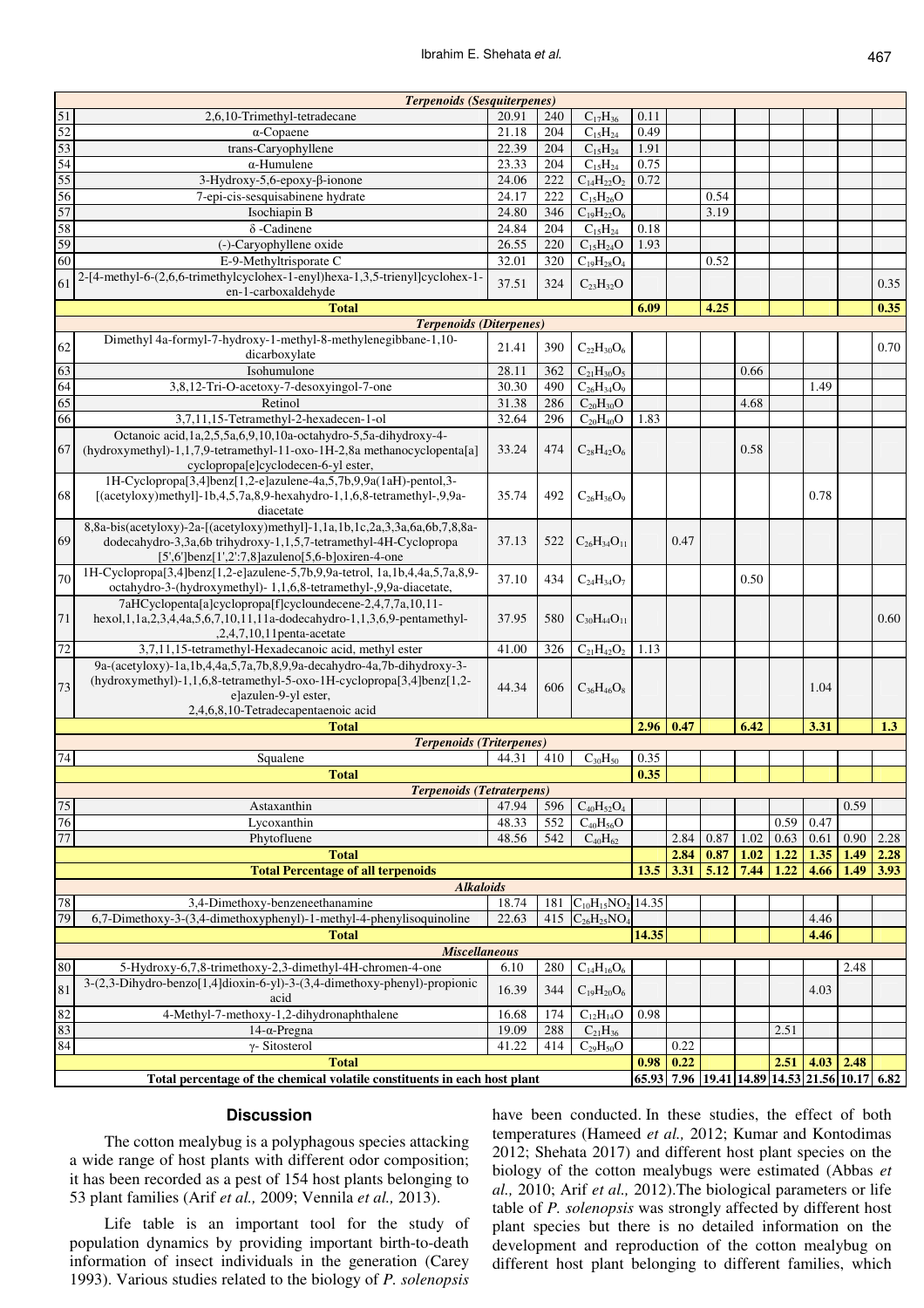have different rates of infestation under field conditions. So, we selected 8 different host plant species that were previously examined for detection of the infestation rate under field conditions.

Our laboratory results showed that, the tested host plant species significantly affect the development durations, survival, longevity, fecundity and life span of *P. solenopsis*. While, okra, eggplant and purslane were the most suitable host plant species for development and reproduction of this pest and caused highly significant reduction on development durations of nymphal stage, while the longevity of males and females, egg deposition and hatchability significantly were increased after rearing on these host plants compared with the other host plants. Due to these observations, no significant differences were recorded on the total life cycle between all tested host plants. These results agree with those of Awadalla *et al.* (2015) and El-Batran *et al.* (2016) they recorded effects of different host plants on development of immature and mature stages of citrus mealybugs and suggested that, quantity and quality of the nutritional requirements with chemical analysis of the plant (crude protein, lipids and total carbohydrates) are the main factors affecting insect development. In previous study the host plants of okra, eggplant and purslane were highly infested with different stages of this pest under field conditions (Shehata and Moussa, 2018). In polyphagous insect pests, variation of the biological parameters and disturbance in their life tables after rearing on different host plants resulted from imbalanced food nutrients for the growth and development of the pest. Dietary requirement and fitness of insect pest depends upon the chemical constituents of its host plant (Hartnett and Abrahamson 1979; Dhaliwal and Arora 2003; Shahid *et al.,* 2017). Therefore, variation of the host plant species as a food source and their chemical constituents affects the food selection behavior, survival and reproduction of polyphagous insect pest (Du *et al.,* 2004).

The present investigation is an attempt to evaluate the relation between the infestation rate of various host plants with the cotton mealybug *P. solenopsis* and their chemical volatile constituents. Most plant odors are complex mixtures of essential oils and other volatile chemicals.

By the aid of GC-MS, the chemical constituents of volatile oils in the different plants have been qualitatively and quantitatively characterized and a total of 84 compounds were detected in the GC-MS analysis. These compounds fall into acetogenins, terpenoids and alkaloids in addition to some miscellaneous compounds.

The olfactory reception of host plant odors by the insect showed that some constituents seem to be attractive than others. Synergistic effects among compounds of an odor blend are likely to contribute to the attraction of insect to the plant (Visser, 1986).

The host plant selection in polyphagous insects is based on sequence of behavioral responses to an array of stimuli associated with host and non-host plants.

The target insect like other scale insects is equipped with some sensory receptors (Salama, 1971) enabling them to perceive these stimuli. These stimuli involved include in varying proportion visual, mechanical, gustatory and olfactory characteristics.

The chemical specificity of detection is based on specificity of interaction between odor components. This means that plant chemicals rather than nutritive substances determine at least in part the peculiar likes and dislikes of insects. No one attractant alone performs the service of guiding an insect to its proper host plant and that the desired end is achieved only by a complex of stimuli such as light, temperature and humidity (Dethier, 1947).

Investigation of the data obtained by Shehata and Moussa (2018) indicate that among the tested plants, some host plants were heavily infested (okra, eggplant and purslane), with moderately infested plants (ivy, cotton and potato) and mildly infested plants (cowpea and pepper) with the cotton mealybug. The volatile chemicals identified by GS-MS determine the mechanism of attraction and the olfactory reception of the insect pest to host plant odors, where some were more attractive than the others, but the attraction occurs by specific odors of some compounds or combinations of more than one component. In this case, the hatched crawlers react accordingly to this blend of odors and behave chiefly depending on the olfactory information. The chemical specificity of detection is based on speciality of interaction between odor components.

So, among the tested host plants, okra showed to be heavily infested in the field. Correlating this status with the essential and volatile components identified in this plant revealed that acetogenins, terpenoids and alkaloids almost exist in okra plant in higher amounts as compared with corresponding amounts in other plants. The molecular weight of most of these compounds was low which accelerate its volatility.

The volatile constituents in okra plant belonging to acetogenins represent 37% and seven of these compounds may be attractive while others were detected but may be negligible. While, the volatile constituents belonging to the terpenoids including mono-, sesqui-, di-, tri- and tetraterpenes represent 13.5%. Among the terpenoids, the monoand tri- terpenes were only detected in okra plants with no detection of tetra-terpenes compared to all other tested plants. On the other hand, in cowpea and pepper plants which were mildly infested in the field, the chemical analysis of their volatiles recorded high amounts of tetra-terpenes represent 2.84% and 2.28 %, of the volatile constituents, respectively, between all tested host plants with detection of low amounts of acetogenins, sesqui- and di-terpenes. No mono- , triterpenes and alkaloids were detected in both cowpea and pepper. This indicates that mono-, tri-terpenes and alkaloids are potential olfactory stimuli in okra plants and thus may be causing its severe infestation rate by this insect pest. While, high amount of tetra-terpenes may be causing repellent or unstimuli effects in mildly infested plants.

Again, eggplant which is also heavily infested and the volatile constituents belonging to acetogenins were 7.45%. No mono-, sesqui- and tri-terpenes were detected. While highly amount of di-terpenes (6.42%) and low amount of tetra-terpenes (1.02%) were detected. Alkaloids were not identified. This indicates that, acetogenins integrate mostly with mono-, sesqui-, di- and tri-terpenes and alkaloids to be olfactory stimuli in case of heavily infested okra plants. While in eggplant, acetogenins with high amounts of diterpenes were bond to induce the olfactory stimuli. Also, in purslane the detected amounts of acetogenins were 8.41% of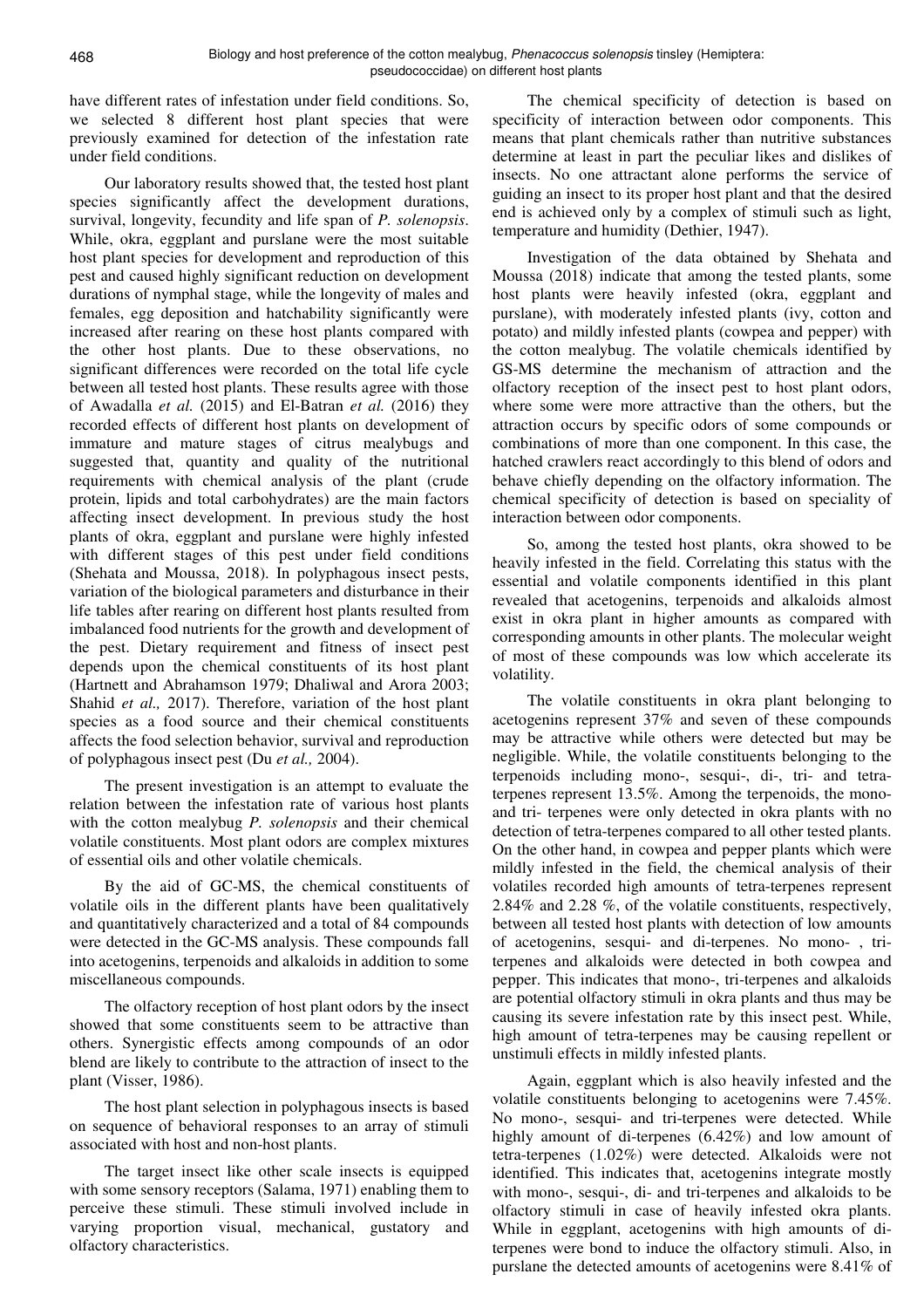the volatile constituents with di-terpenes (3.31%), and high amounts of alkaloids (4.46%) may be form a blend serving as olfactory stimuli. The total terpenoids of the volatile constituents in mildly infested plants represent 3.31% in cowpeas and 3.93% in pepper as compared to 13.5% in okra, 7.44 % in eggplant and 4.66% in purslane plants which were heavily infested plants. With regard to alkaloids, no volatile alkaloids were detected in cowpeas and pepper, while it was recorded only in okra plant (14.53%) and purslane (4.46%) which were highly infested with this pest in the field.

In the case of moderately infested plant (ivy, cotton and potato), the acetogenins represent 14.29% of volatile constituents of ivy plants. No volatiles of mono-, di- and triterpenes were detected, but sesqui-terpenes represent 4.25% with low traces of tetra-terpenes (0.87%) were detected. The total terpenoids amount was 5.12% as compared to 13.5% in okra plants. No alkaloids were detected in ivy plant. While, in cotton and potato plants, volatiles of acetogenins represent 10.8% and 5.84%, respectively, as compared to 37.1% in okra plants. No volatiles of mono-, sesqui-, di- and triterpenes were detected; the only detected terpenoids was tetra-terpenes and occurred in small amounts (1.22 % and 1.49%) of volatile constituents of cotton and potato plants, respectively so, the total terpenoids was low. No alkaloids were detected.

The total percentage of the chemical volatile constituents in each host plants based on accumulation of the percentage of each chemical component was detected to be 65.93%, 21.56% and 14.89% for okra, purslane and eggplant (heavily infested host plants), respectively, and 19.41%,14.53% and 10.17% for ivy, cotton and potato (moderately infested host plants), respectively. While in cowpea and pepper (mildly infested host plants) the total percentage of the chemical volatile constituents was 7.96% and 6.82%, respectively.

The foregoing analysis clearly indicates that synergistic effects among compounds of an odor blend or mixture are likely to contribute to the attraction of the insect to the plant. This odor blend include mainly the classes acetogenins, terpenoids and alkaloids, the percentage of constituents of each class together with low molecular weight of these constituents increase the insect attraction. A look at data presented in table (3) clearly revealed that okra plant is a heavily infested host plant in contrast to cowpea and pepper which are mildly infested. These findings almost agree with those reported by Arif *et al.* (2009) and Vennila *at al*. (2013) who reported that the favorable host families to the cotton mealybug *P. solenopsis* were mostly malvaceae, solanaceae and portulacaceae.

#### **Conclusion**

The host plant species significantly affect the development durations, survival, longevity, fecundity and reproductive rate of *P. solenopsis*. Based upon the obtained data for the life cycle parameters, the availability in the natural environment and for prolonged durability the okra, eggplant and purslane seems to be a potential host plants for mass-rearing purposes of *P. solenopsis* under laboratory, green houses and field conditions. The emitted chemical volatiles from the host plants act as an attractive agent of insect pests to select the preferred plants for completing the insect life cycle and then increase their population density. The Chemical volatiles belonging to acetogenins as fat derivatives were detected in low amounts in mildly infested host plants. Also, di- terpenes were detected in high amounts in heavily infested host plants. So, the percentage chemical volatiles belonging to acetogenins and di-terpenes have a positive relationship on the infestation rate and the population density of this insect pest. While, tetra-terpenes were detected in high amounts in mildly infested host plants recording an inverse relationship on both infestation rate and population density of this pest.



**Fig. 1 :** Chromatogram (GC-MS) of okra plant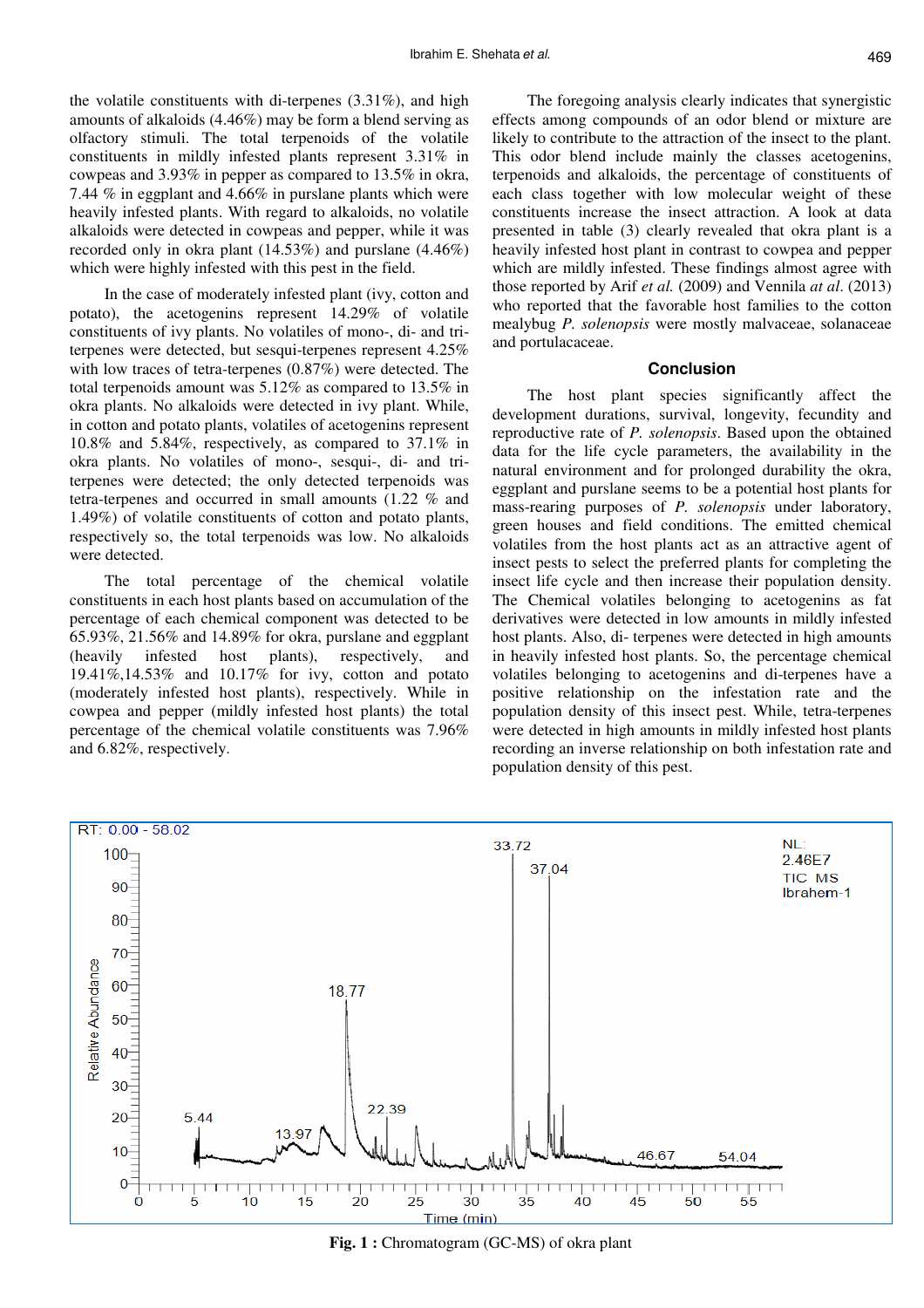

**Fig. 2 :** Chromatogram (GC-MS) of cotton plant



**Fig. 3 :** Chromatogram (GC-MS) of cowpea plant

### **References**

- Abbas, G.; Arif, M.J.; Saeed, S. and Karar, H. (2010). A new invasive species of genus *Phenacoccus cockerell*  attacking cotton in Pakistan. Int. J. Agri. Biol., 11(1): 54-58.
- Abd-Rabou, S.; Germain, J.F. and Malausa, T. (2010). *Phenacoccus parvus* Morrison and *Phenacoccus solenopsis* Tinsley, two new scale insects in Egypt (Hemiptera, Pseudococcidae). Bull Soci Entom. France. 115(4): 509-510.
- Arif, M.I.; Rafiq, M. and Ghaffar, A. (2009). Host plant of cotton mealybug *Phenacoccus solenopsis*: a new menace to cotton agro-ecosystem of Punjab. Int J. Agri. Bio., 11: 163-167.
- Arif, M.I.; Rafiq, M.; Wazir, S.; Mehmood, N. and Ghaffar, A. (2012). Studies on cotton mealybug, *Phenacoccus solenopsis* (Pseudococcidae: Homoptera), and its natural enemies in Punjab. Pakistan Int J. Agri. Biol., 14(4): 557–562.
- Awadalla, S.S.; Fathy, H.M.; Abdel-Salam, A.H. and Mayoof, M.A. (2015). Influence of different host plants on the biological characteristics of the seychellarum

mealybug *Icerya seychellarum* (Westwood). J. Plant Prot. Path. Mansoura Univ. 6(2): 245-254.

- Ben-Dov, Y.A.; Miller, D.R. and Gibson, G.A.P. (2009). Scale net: A searchable information system on scale insects. Available on: http://www.sel.barc.usda.gov/scalenet/scalenet.
- Bertin, A.; Bortoli, L.C.; Botton, M. and Parra, J.R.P. (2013). Host plant effects on the development, survival, and reproduction of *dysmicoccus brevipes* (Hemiptera: Pseudococcidae) on Grapevines. Ann. Entom. Soc. Ameri., 106(5): 604-609.
- Carey, J.R. (1993). Applied demography for biologists with special emphasis on insects. Oxford University Press, New York, New York, United States of America. Pp. 211.
- Dethier, V.G. (1947). The response of hymenopterous parasites to chemical stimulation of the ovipositor. J. Exper. Zoo. banner . Pp 199.
- Dhaliwal, G.S. and Arora, R. (2003). Principles of insect pest management, 2<sup>nd</sup> edition, 90-94. Kalyani Publishers, Ludhiana, India.